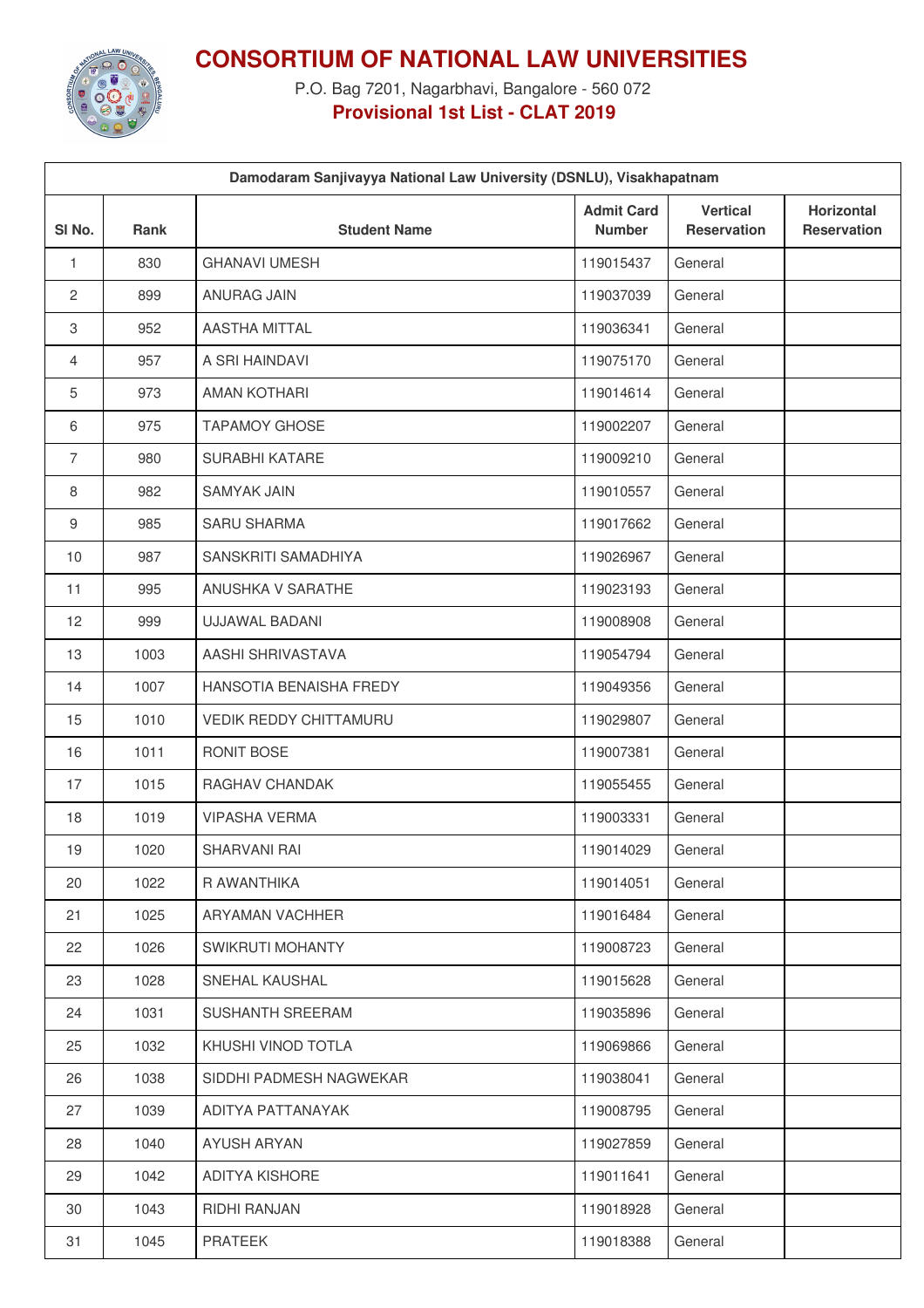| Damodaram Sanjivayya National Law University (DSNLU), Visakhapatnam |      |                                     |                                    |                                       |                                         |
|---------------------------------------------------------------------|------|-------------------------------------|------------------------------------|---------------------------------------|-----------------------------------------|
| SI No.                                                              | Rank | <b>Student Name</b>                 | <b>Admit Card</b><br><b>Number</b> | <b>Vertical</b><br><b>Reservation</b> | <b>Horizontal</b><br><b>Reservation</b> |
| 32                                                                  | 1047 | CHIPKAR VAIDEHI HEMANT              | 119023280                          | General                               |                                         |
| 33                                                                  | 1049 | <b>SWASTI JAIN</b>                  | 119015206                          | General                               |                                         |
| 34                                                                  | 1050 | PRAKHAR SAUNAKIYA                   | 119033012                          | General                               |                                         |
| 35                                                                  | 1056 | <b>MUSKAN</b>                       | 119045305                          | General                               |                                         |
| 36                                                                  | 1059 | <b>AYUSH GARG</b>                   | 119016165                          | General                               |                                         |
| 37                                                                  | 1064 | <b>VANYA FRANCIS</b>                | 119027769                          | General                               |                                         |
| 38                                                                  | 1066 | <b>NEHARICA SAHAY</b>               | 119006492                          | General                               |                                         |
| 39                                                                  | 1070 | <b>MADHAV MAHESHWARI</b>            | 119001876                          | General                               |                                         |
| 40                                                                  | 1071 | <b>KUSHAL GARG</b>                  | 119014994                          | General                               |                                         |
| 41                                                                  | 1074 | <b>SANSKRITI SARAF</b>              | 119029594                          | General                               |                                         |
| 42                                                                  | 1078 | SHAURYA SHUKLA                      | 119032476                          | General                               |                                         |
| 43                                                                  | 1080 | PRANAV SRINIVAS MATTAPALLI          | 119009909                          | General                               |                                         |
| 44                                                                  | 1152 | DHANYAMRAJU V N V SIRICHANDANA      | 119004775                          | GC-AP                                 | W-AP                                    |
| 45                                                                  | 1171 | KANCHUMARTHI VINEETHA               | 119016513                          | GC-AP                                 | W-AP                                    |
| 46                                                                  | 1313 | SIDDEEQA IRAM                       | 119013031                          | GC-AP                                 | W-AP                                    |
| 47                                                                  | 1440 | SREENADHU V S S G AKHIL             | 119021587                          | GC-AP                                 |                                         |
| 48                                                                  | 1517 | KARANKI HARSHITHA                   | 119004476                          | GC-AP                                 | W-AP                                    |
| 49                                                                  | 1615 | BEJAWADA POORNIMA ROYAL             | 119070657                          | GC-AP                                 | NCC-AP, W-AP                            |
| 50                                                                  | 1798 | PERLA BALI SAI CHARITHA             | 119015466                          | GC-AP                                 | W-AP                                    |
| 51                                                                  | 2009 | PEDDIREDDI UDAYA BHANU              | 119017077                          | GC-AP                                 | W-AP                                    |
| 52                                                                  | 2052 | <b>SHAIK NAILA</b>                  | 119040572                          | GC-AP                                 | W-AP                                    |
| 53                                                                  | 2254 | ADIBHATLA AKSHARA                   | 119009299                          | GC-AP                                 | W-AP                                    |
| 54                                                                  | 2266 | BHASKARUNI SURYA LALITH             | 119000062                          | GC-AP                                 |                                         |
| 55                                                                  | 2294 | RANGISETTI NAGA SUMALIKA            | 119002712                          | GC-AP                                 | W-AP                                    |
| 56                                                                  | 2396 | NALLURI GOWTHAMI                    | 119010429                          | GC-AP                                 | W-AP                                    |
| 57                                                                  | 2477 | BODA DEEPIKA BALA                   | 119006835                          | GC-AP                                 | W-AP                                    |
| 58                                                                  | 2698 | SADE TEJASWI                        | 119007624                          | GC-AP                                 | W-AP                                    |
| 59                                                                  | 2904 | VENKATA SAI DEEPAK REDDY SINGAREDDY | 119036171                          | GC-AP                                 |                                         |
| 60                                                                  | 2918 | NAGENDLA LAKSHMI BHARGAVI           | 119017706                          | GC-AP                                 | W-AP                                    |
| 61                                                                  | 3298 | MURAKONDA SAI RISHITHA CHOWDARY     | 119035958                          | GC-AP                                 | W-AP                                    |
| 62                                                                  | 3431 | CHIDIGE SAI VARNITHA                | 119015519                          | GC-AP                                 | W-AP                                    |
| 63                                                                  | 3763 | K.SRIVALLI VAISHNAVI                | 119039144                          | GC-AP                                 | W-AP                                    |
| 64                                                                  | 3829 | AASHRITHA BATHULA                   | 119042908                          | GC-AP                                 | W-AP                                    |
| 65                                                                  | 4118 | ANIRUDH DAS                         | 119046849                          | GC-AP                                 |                                         |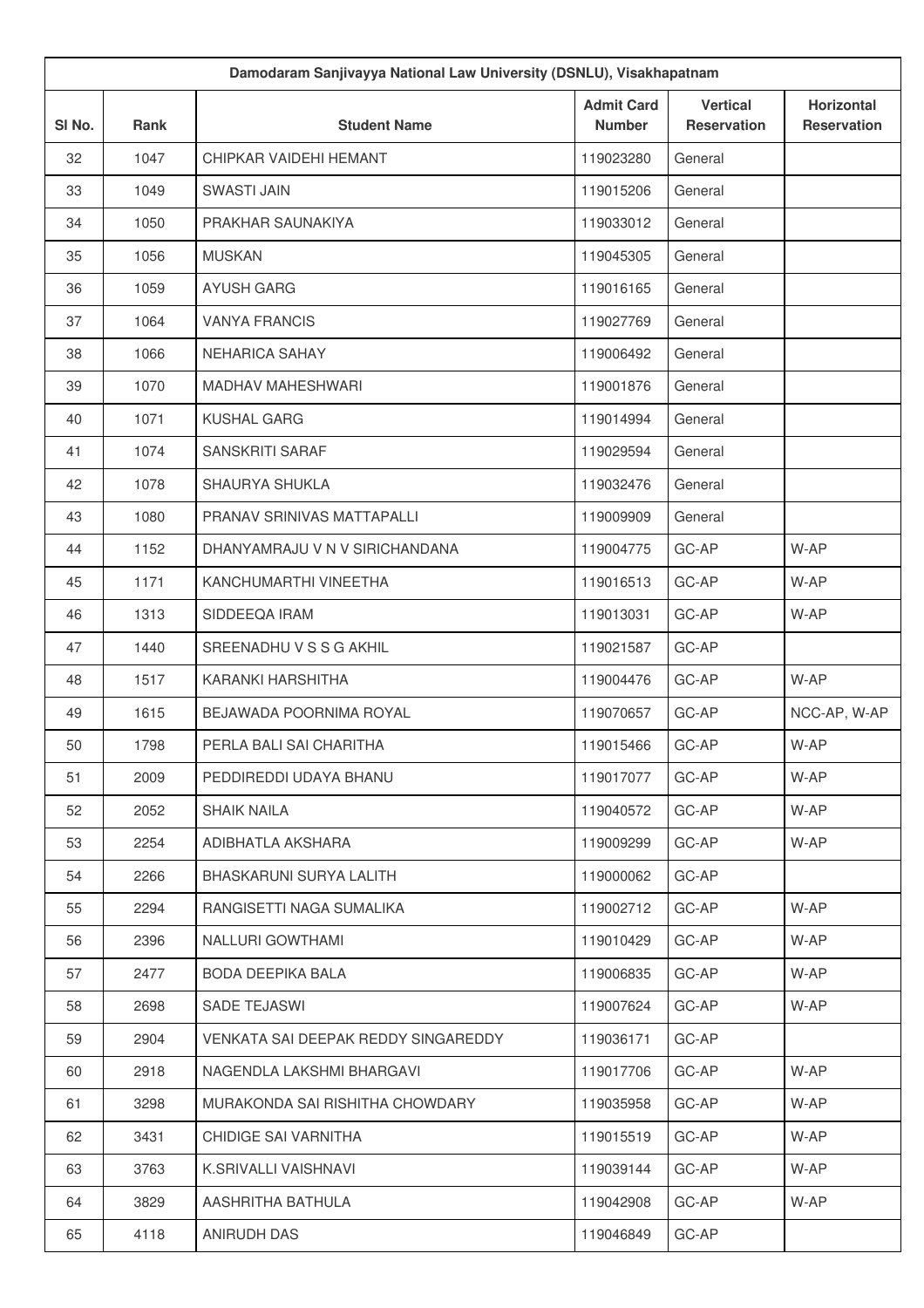| Damodaram Sanjivayya National Law University (DSNLU), Visakhapatnam |             |                                |                                    |                                       |                                         |
|---------------------------------------------------------------------|-------------|--------------------------------|------------------------------------|---------------------------------------|-----------------------------------------|
| SI No.                                                              | <b>Rank</b> | <b>Student Name</b>            | <b>Admit Card</b><br><b>Number</b> | <b>Vertical</b><br><b>Reservation</b> | <b>Horizontal</b><br><b>Reservation</b> |
| 66                                                                  | 4215        | <b>VELANATI JYOTHIRMAI</b>     | 119009759                          | GC-AP                                 | W-AP                                    |
| 67                                                                  | 4373        | AMRUTHA YANAMADALA             | 119015416                          | GC-AP                                 | W-AP                                    |
| 68                                                                  | 4667        | PONNAM SAHITHYA                | 119009126                          | GC-AP                                 | W-AP                                    |
| 69                                                                  | 4683        | KODALI VENU MADHAV             | 119065422                          | GC-AP                                 |                                         |
| 70                                                                  | 4883        | JONNALA PRADEEP REDDY          | 119039648                          | GC-AP                                 |                                         |
| 71                                                                  | 5274        | PRAGATI GILDA                  | 119019458                          | GC-AP                                 | W-AP                                    |
| 72                                                                  | 5434        | MANJU MOLAKALAPALLI            | 119014934                          | GC-AP                                 | W-AP                                    |
| 73                                                                  | 5444        | CHIDIGE SAI VARSHITHA          | 119015497                          | GC-AP                                 | W-AP                                    |
| 74                                                                  | 5535        | MADDELA SATYA SWAROOPA RANI    | 119007372                          | BC-D-AP                               | W-AP                                    |
| 75                                                                  | 5903        | <b>VUTTARADI MEGHANA</b>       | 119015094                          | BC-B-AP                               | W-AP                                    |
| 76                                                                  | 7970        | KOPPALA NIKHIL                 | 119071942                          | SC-AP                                 |                                         |
| 77                                                                  | 8968        | KATRAGADDA RAHUL KANTH         | 119000293                          | SC-AP                                 | CAP-AP                                  |
| 78                                                                  | 9610        | <b>VANGAPATI HEMANTH</b>       | 119037641                          | BC-A-AP                               |                                         |
| 79                                                                  | 9949        | MOHAMMED VAZIR IMAM KHADRI     | 119041601                          | BC-E-AP                               |                                         |
| 80                                                                  | 10004       | MUPPIDI RUPESH BHARATH BHUSHAN | 119011719                          | BC-C-AP                               |                                         |
| 81                                                                  | 10326       | BURIDI DAALU RAJA ASHISH       | 119043690                          | BC-B-AP                               |                                         |
| 82                                                                  | 10415       | <b>GOPIDESI KRISHNAVENI</b>    | 119008563                          | BC-D-AP                               | W-AP                                    |
| 83                                                                  | 10551       | LAKSHMI MEGHANA KILLAMPALLI    | 119011688                          | BC-B-AP                               | W-AP                                    |
| 84                                                                  | 10923       | <b>TELUGU SUPRIYA</b>          | 119014146                          | BC-A-AP                               | W-AP                                    |
| 85                                                                  | 11235       | TYADA AKASH KUMAR VENKATA SAI  | 119024686                          | BC-D-AP                               |                                         |
| 86                                                                  | 11689       | SHAIK LALBEE                   | 119014162                          | BC-E-AP                               | W-AP                                    |
| 87                                                                  | 12056       | PEDAVEGULA S R S PAVAN KIRAN   | 119002946                          | BC-A-AP                               |                                         |
| 88                                                                  | 12065       | SAMEERA SAKA                   | 119059314                          | SC-AP                                 | W-AP                                    |
| 89                                                                  | 12130       | <b>HRIDIKA RAO TEELLA</b>      | 119014362                          | BC-D-AP                               | W-AP                                    |
| 90                                                                  | 12714       | ARIKATLA GEETHANA              | 119057347                          | BC-B-AP                               | W-AP                                    |
| 91                                                                  | 12953       | <b>GANDRETI KEERTHI</b>        | 119020966                          | BC-A-AP                               | W-AP                                    |
| 92                                                                  | 16792       | AKKURTHI MUNI KUSUMA           | 119074450                          | SC-AP                                 | W-AP                                    |
| 93                                                                  | 17022       | <b>GOOTALA HEMA</b>            | 119028654                          | General                               | PWD <sup>*</sup>                        |
| 94                                                                  | 17680       | SAHITHI THOGATA                | 119046703                          | BC-B-AP                               | ESP-AP, W-AP                            |
| 95                                                                  | 18446       | PRUDHIVI RENUKA SAI            | 119035079                          | BC-B-AP                               | W-AP                                    |
| 96                                                                  | 20413       | P KRITHIK BHOJA                | 119020184                          | ST-AP                                 |                                         |
| 97                                                                  | 20733       | <b>TENALI ANURAG</b>           | 119009992                          | SC-AP                                 |                                         |
| 98                                                                  | 22278       | RAMPU PRANATHI                 | 119048857                          | SC-AP                                 | W-AP                                    |
| 99                                                                  | 22340       | KRISHNARAM BHAVESH             | 119031680                          | SC-AP                                 |                                         |